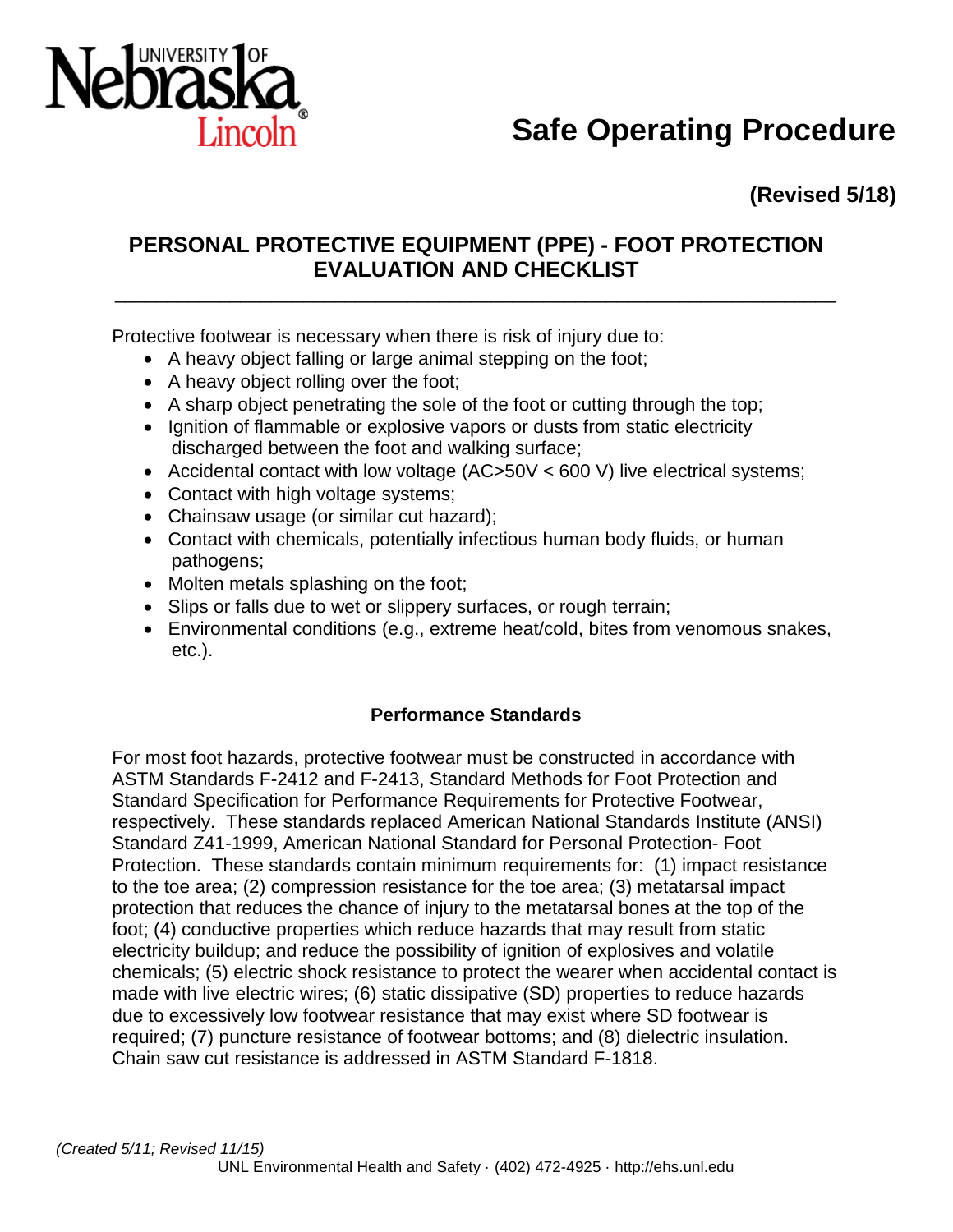ASTM footwear standards do not address some foot hazards, such as slip resistance, thermal insulating capability, resistance to chemical permeability and biological agents, and ankle support. Protective footwear for these types of hazards must be selected with good judgment and consideration given to specific site and use conditions.

Special footwear features may be available such as specially designed comfort soles and heels for people standing for prolonged periods, temperature insulation and coatings over the outer upper of the shoe to increase shoe life or keep the feet dry. These features are considered comfort factors and not safety factors.

### **ASTM Foot Protection Performance Standards**

**Toe Impact Rating**: Safety shoes or boots with impact protection are required when carrying or handling heavy materials/objects such as packages, parts or heavy tools, which could be dropped or fall onto the feet and cause serious injury. Two classes of toe impact resistance are available

- Class 50 provides protection against exposure to impact energy of 67.8 J (50 ftlbf), which is approximately the force created by an item dropped directly on the toe weighing 50 pounds and dropped from a height of 12 inches.
- Class 75 provides protection against exposure to impact energy of 101.7 J (75 ftlbf), which is approximately the force created by an object dropped directly on the toe weighing 50 lb. and dropped from a height of 18 inches.

**Toe Compression Rating**: Safety shoes or boots with compression protection are required for work where a heavy object or item may roll over or a heavy animal may step on the toe (e.g., operating skid trucks and pallet jacks, working around bulk paper rolls or heavy pipes, etc.). In accordance with ASTM performance standards, compression resistant footwear must also meet impact resistance requirements. Again, there are two classes for compression resistance.

- Class 50 = Provides protection against exposure to a compressive force of 1750 lbf.
- Class 75 = Provides protection against exposure to a compressive force of 2500 lbf.

**Metatarsal Protection**: Safety shoes with metatarsal protection protect the bones of the upper foot from compression and impact. In accordance with ASTM performance standards, they must also meet minimum requirements for toe impact and compression. As with toe protection, metatarsal protection is offered as Class 50 or Class 75.

**Puncture/Penetration of Footwear Bottoms**: Safety shoes or boots with puncture protection are required when there is risk of sharp objects such as nails, wire, tacks, screws, large staples, scrap metal, etc., penetrating the sole of the shoe. Protection is gained by the addition of a built-in, puncture resistant plate that is positioned between the insole and outsole.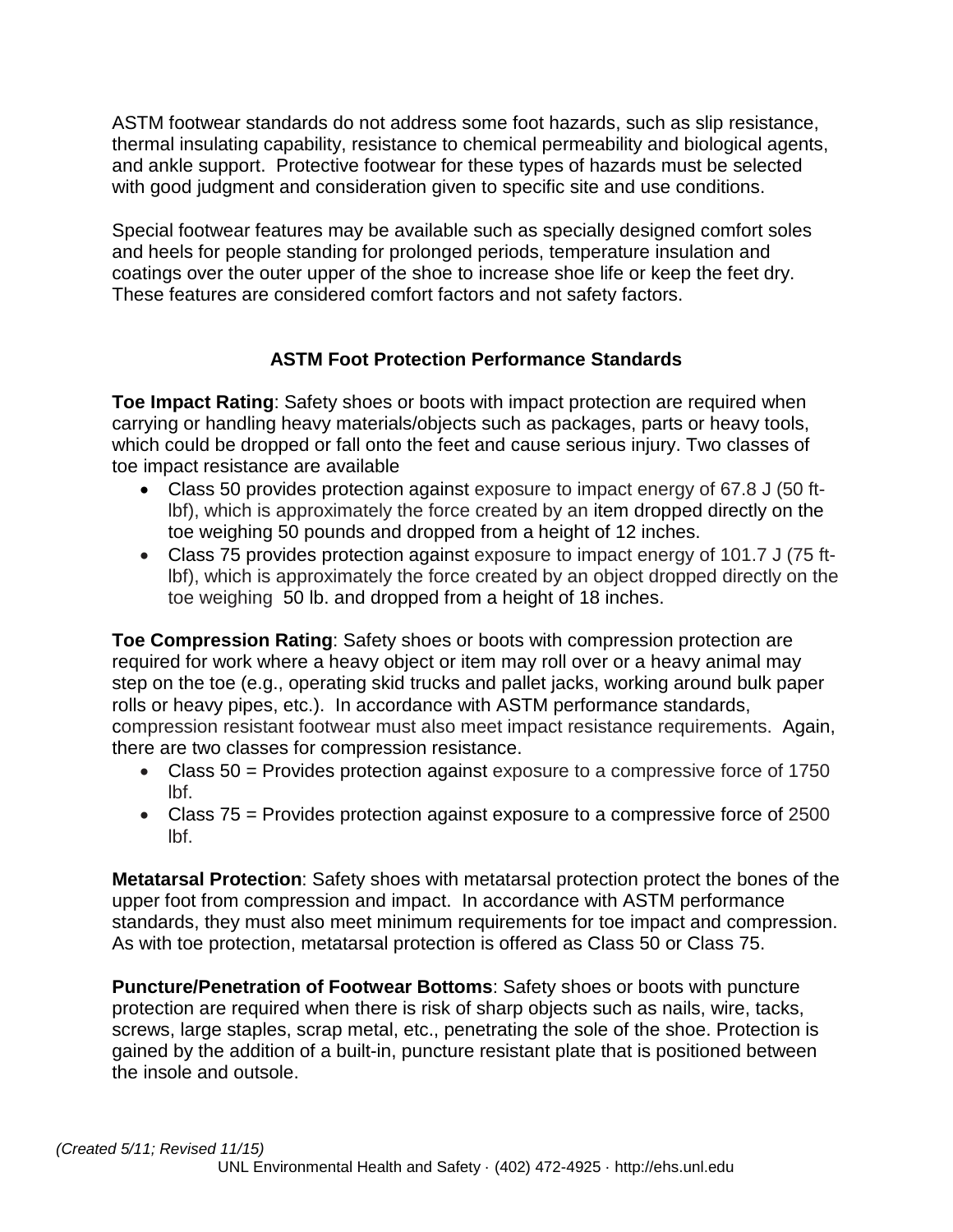**Chainsaw Use**: This type of footwear provides cut resistance to the feet in addition to the puncture resistant sole while operating a chainsaw (or device with similar hazard). This higher boot style is designed to protect the feet between the toe and lower leg.

**Electric Shock**: This type of footwear is constructed with non-conductive electric shock resistant soles and heels so that the outsole provides a *secondary* source of electric shock resistance protection to the wearer. In accordance with ASTM Standards, conductive protective footwear must also meet the impact and compression standards. The insulating protection may be compromised if the soles become wet, the soles are worn through, metal particles become embedded in the sole or heel, or employees touch conductive items that are grounded.

**Electrical Conduction**: Safety shoes with electrical conduction rating are intended to provide protection against the buildup of static electricity between the shoe and walking surface in areas where such static could serve as an ignition source for explosive or flammable vapors or dusts. In accordance with ASTM Standards, conductive protective footwear must also meet the impact and compression standards. Conductive protective footwear must *not* be worn by personnel working near open electrical circuits. Foot powder should not be used with protective conductive footwear because foot powder provides insulation and reduces the conductive ability of the shoes. Silk, wool, and nylon socks can produce static electricity and should not be worn with conductive footwear. Conductive shoes must be removed when the task requiring their use is completed.

**Static Dissipation**: This type of shoe is often used when working on or constructing sensitive electrical equipment. They are designed to prevent the buildup of static electricity which can damage electrical components, but also to provide a level of shock protection to the wearer should they inadvertently come in contact with a live electrical system.

**Dielectric Insulation**: This type of footwear is commonly found as an overshoe and is designed to provide the wearer with additional insulation if accidental contact is made with energized electrical conductors, apparatus or circuits, usually in a wet environment.

### **Performance Standard Markings**

Protective footwear must contain a permanent marking that identifies those performance standards that the footwear meets or exceeds. This is displayed in a four line format.

- Line one identifies that the footwear complies to an ASTM standard with a specific year of issuance.
- Line two identifies the gender of the user and the classifications for impact resistance, compression resistance, and metatarsal impact resistance.
- Lines three and four indicate that the footwear is made to offer protection from specific types of hazards (puncture resistant, etc.). Line four is used only when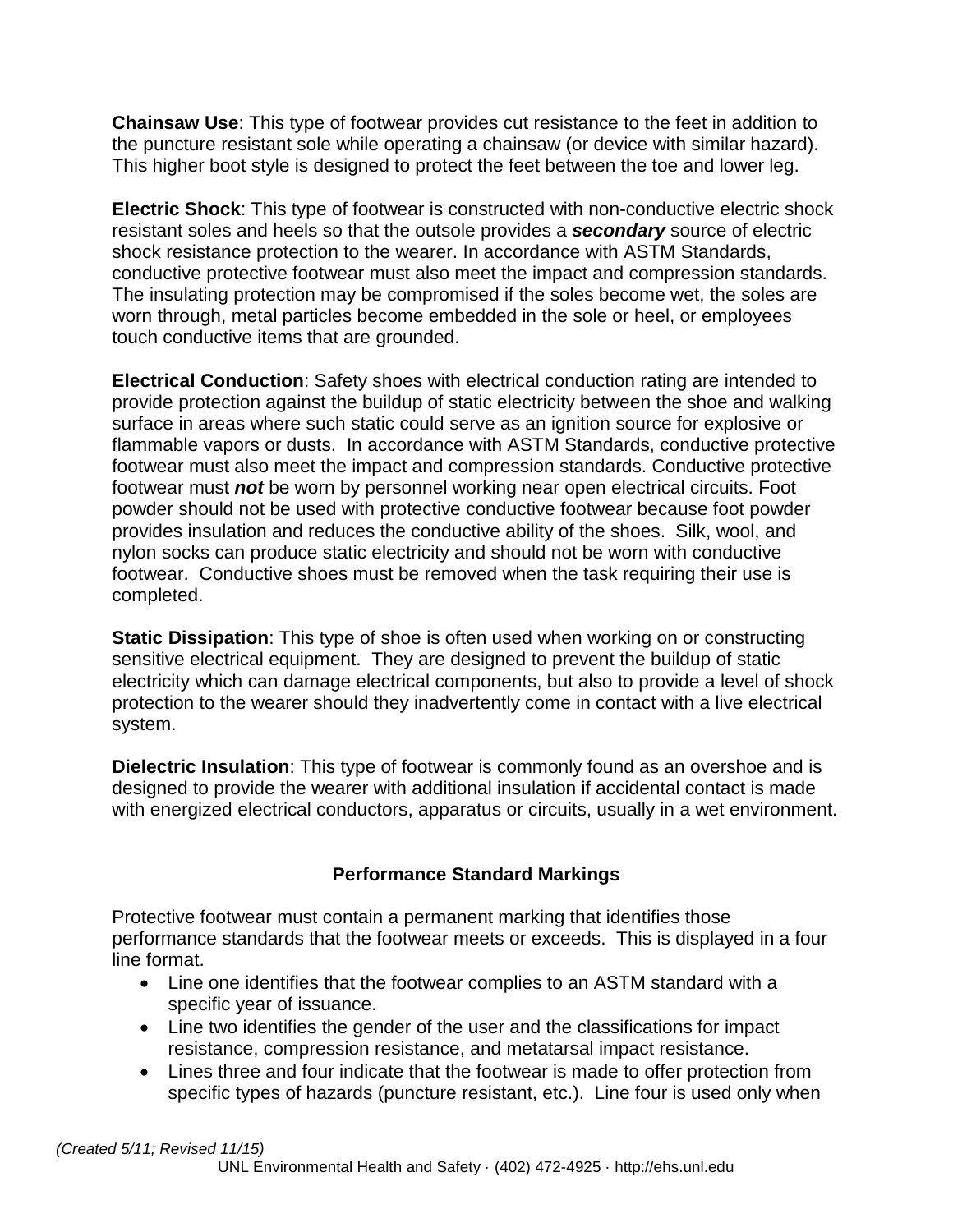more than three sections of the ASTM specifications apply to any one pair of protective footwear.

- o SD- Identifies footwear designed to reduce the accumulation of excess static electricity.
- o PR- Identifies footwear designed to be puncture resistant.
- o Mt- Identifies footwear designed to be impact resistant to the top of the foot.
- o DI- Identifies footwear which provides dielectric insulation.

#### ASTM F2413-05 M/I/50/C/50 PR

In the above example, the footwear meets or exceeds the minimum performance requirements of ASTM Standard F2413, as issued in 2005. This footwear was tested for a male worker and has a class 50 impact resistance and a class 50 compression resistance. It is puncture resistant.

Footwear that is determined to be chain-saw cut resistant will be marked: This product has been certified to comply with ASTM F-1818 [year].

#### **Other Considerations**

Following are considerations that are beyond the scope of the ASTM performance standards.

**Slip Resistance**: The following work environment factors may affect slip resistance: type of surface material; smoothness of the walking surface; wet or dry surface; type of liquid on the surface; temperature of the surface and the surrounding air. In general, smooth and/or wet surfaces are more slippery. Cold temperatures can also reduce the amount of traction if the sole material becomes harder and less slip-resistant. Treads in the sole may allow liquid to disperse. The shape of the heel may be beveled so initially the heel makes more contact with the surface. Softer soles may also allow for more traction. Proper selection requires judgment with consideration given to specific site/use condition factors.

**Ankle Protection**: Lace-up boots that cover the ankle and provide support are recommended when the user will be navigating rough/uneven terrain, or riding horses, ATVs, or motorcycles. A boot style also provides protection to the ankle and calf (depending on boot height) if animal bites or contact with poisonous plants or animals is a recognized hazard.

**Chemical Permeability**: In general, disposable shoe covers or impermeable boot will be necessary to protect against contact with hazardous chemicals. The manufacturer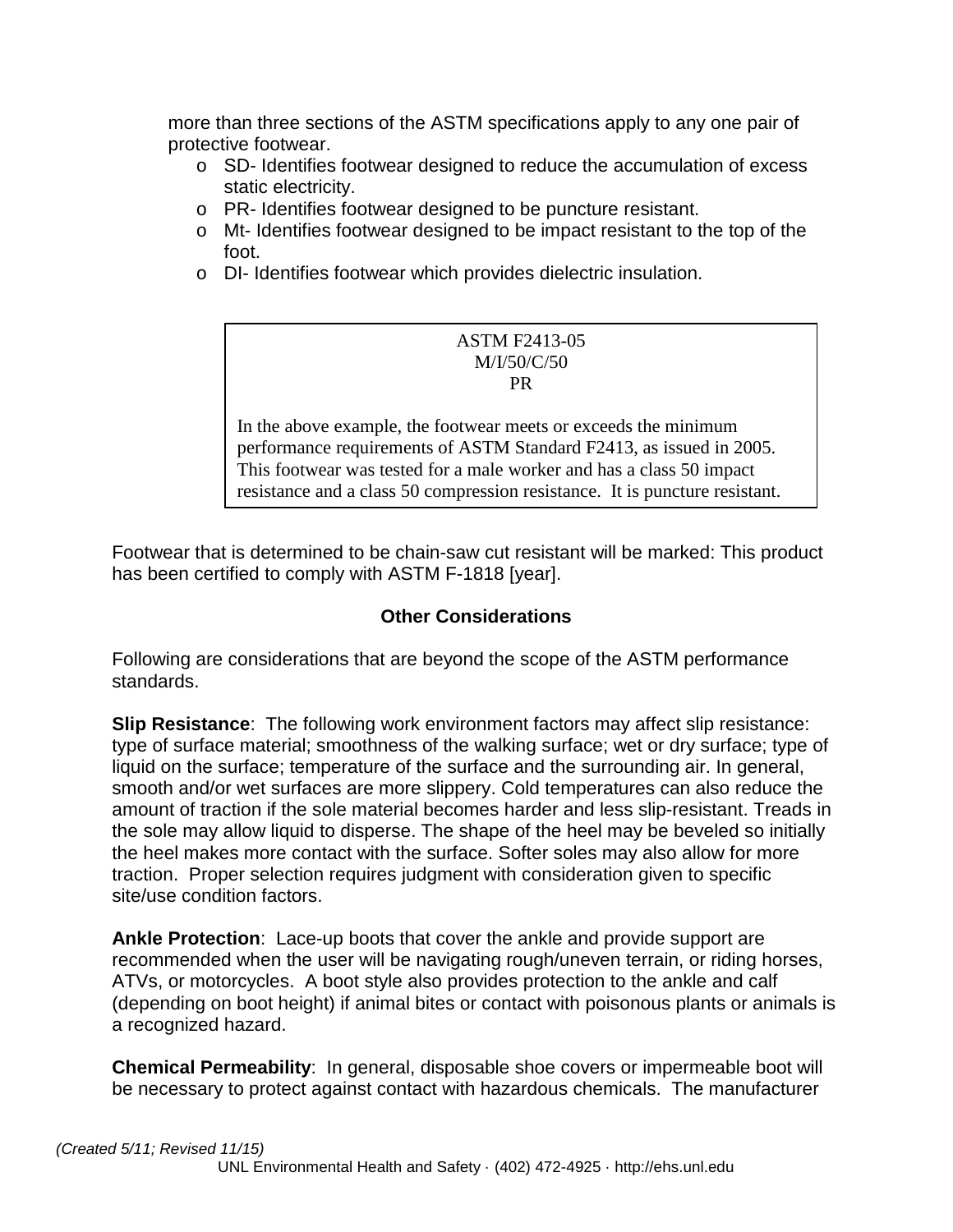will provide permeability data based on the material of construction. The selected shoe cover/boot must be resistant to the chemical(s) of interest.

**Biological Agents**: Disposable shoe covers or rubber-like boots may be used when there is risk of contact with biological agents. For example, caretakers of animals that have been challenged with human pathogens may be required to don protective shoe covers or boots that are easily disinfected. The material of construction must be compatible with specified disinfectants.

#### **Inspections and Regular Maintenance**

Safety footwear should be inspected prior to each use. They should be checked for wear and tear and replaced as needed. Look for cracks or holes, separation of materials, broken buckles or laces. Check the soles for pieces of metal or other embedded items that could present electrical or tripping hazards. Follow manufacturer's recommendations for cleaning and maintenance.

#### **Payment for Protective Footwear**

In general, employers are required to purchase and provide employees with necessary personal protective equipment (PPE), including protective footwear. However, there are a few exceptions. Employees should consult their supervisors regarding departmentspecific policies. Some departments elect to provide and pay for PPE even if not required to do so in accordance with OSHA standards. Employers are not required to pay for the following, but may require their use:

- Non-specialty safety-toe footwear (e.g., leather work boots with steel toes) if the employee is allowed to wear it off the job site.
- Ordinary clothing, including insulated winter boots, that the employee would normally have to protect themselves from the elements.
- Replacement PPE when the employee has lost or intentionally damaged the PPE. However, the employer must provide replacement PPE at a reasonable interval.
- PPE, including footwear that the employee already owns and requests to use instead of the PPE that the employer provides at no cost to employees.
- Upgraded PPE that the employee wants to buy and use rather than the PPE that employer normally provides (if allowed by the employer).

#### **Other FAQs**

**Steel toe vs. Titanium or Composite Toe**: All may be rated the same for protection but a composite toe is non-metallic and non-magnetic.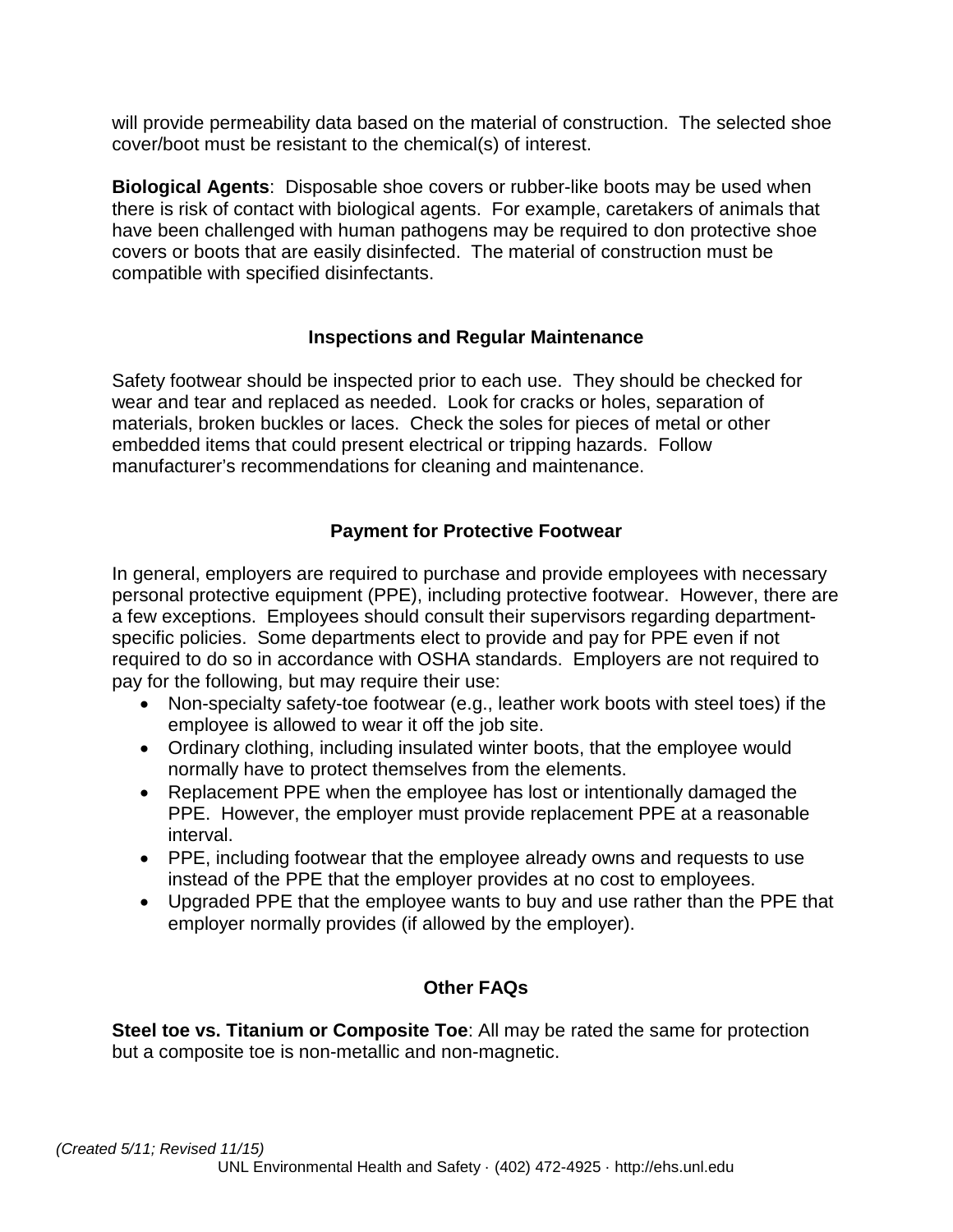**Add-on Protective Devices**: Protective toe caps must be an integral and permanent part of the footwear per the ANSI and ASTM standards. Metatarsal guards may be of an add-on type only if they are supplied with the footwear by the manufacturer and the manufacturer provides data showing them to provide protection equivalent to the ANSI/ASTM requirement.

**Men's vs. Women's Shoe Styles**: Safety footwear is tested to different minimum interior height clearances for each sex. Men should not wear women's safety footwear as the interior height allowance is less when subjected to an impact or compression test. Women may wear men's styles as their feet are still properly protected at the minimum heights.

**Inserts** or **Insoles:** If added after the purchase of protective footwear, they could reduce or eliminate the effectiveness of the footwear.